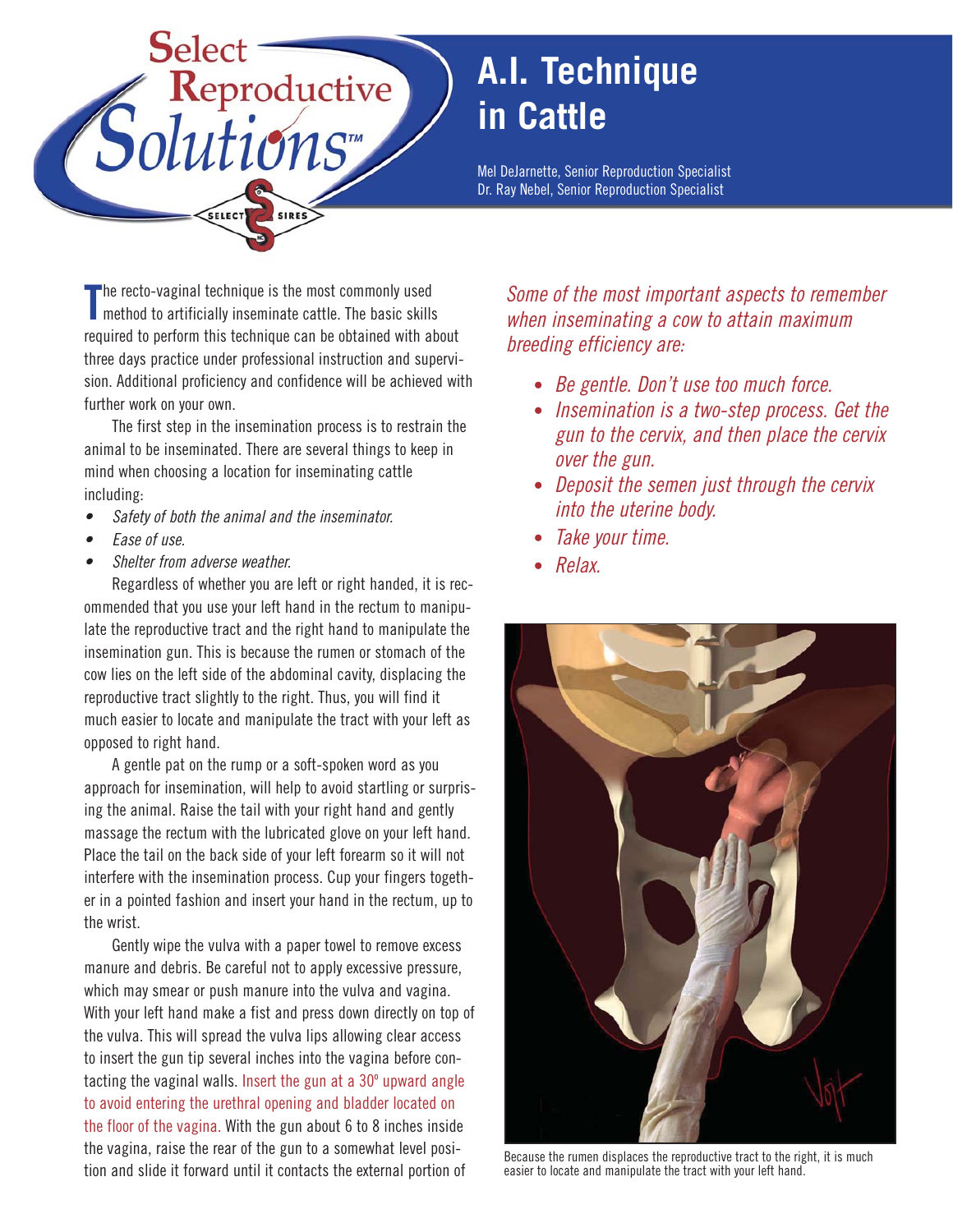## ▼ **A.I. TECHNIQUE IN CATTLE**



The opening into the cervix protrudes back into the vagina.



The cervix is located on the floor of the pelvic cavity near the anterior end of the pelvic bone.



As you insert the breeding gun into the vagina, keep your gloved hand even with the gun tip.



Keep your open hand flat against the floor of the rectum, allowing manure to pass over the top of your hand and arm.

the cervix. You will note a distinct gristly sensation on the gun when it contacts the end of the cervix.

The cervix, consists of dense connective tissue and muscle and is your primary landmark for inseminating cattle. It has often been described as having the size and consistency of a turkey neck. The size will vary, with post partum interval and age of the animal. The cervix usually has three or four annular rings or folds. The opening into the cervix protrudes back into the vagina. This forms a 360º blind-ended pocket completely around the cervical opening. This pocket is referred to as the fornix. In most cows, the cervix will be located on the floor of the pelvic cavity near the anterior end of the pelvic bone. In older cows with large reproductive tracts, the cervix may rest slightly over the pelvic bone and down into the abdominal cavity.

To become a successful inseminator it is very important that you always know where the tip of the insemination gun is located. The walls of the vagina consist of thin-layered muscle and loose connective tissue. The insemination gun can be easily felt with your palpating hand. As you insert the breeding gun into the vagina, keep your gloved hand even with the gun tip.

Manure in the rectum can often interfere with your ability to palpate the cervix and gun tip. However, it is seldom necessary to remove all the manure from the bowel. Instead, keep your open hand flat against the floor of the rectum, allowing the manure to pass over the top of your hand and arm.

While handling the cervix you may notice rectal constriction rings attempting to force your arm from the cow. To relax these rings, place two fingers through the center of a ring and massage back and forth. The constriction ring will eventually relax, pass over your hand and arm, and you can continue the palpation process.

Because the reproductive tract is freely movable, cows that have strong rectal and abdominal contractions in response to being palpated may actually push their reproductive tract back into the pelvic cavity. This will cause many folds to form in the vagina. In such cases, the insemination gun will often get caught in these folds and little or no progress will be made until they are removed. If you can locate the cervix, grasp it and push it forward. This will straighten the vagina and the gun should pass freely up to the cervix. If you cannot locate the cervix, encircle the gun tip with your thumb and forefingers. With a straightening motion of your wrist, gently "milk" the folds out of the vagina a little at a time. Slide the gun forward and repeat the process until the cervix is reached.

At this point it is important for you to understand that inseminating a cow is a two-step process. The first step is to get the gun tip to the cervix. To accomplish this



To relax rectal constriction rings, insert two fingers through the center of the ring and massage back and forth.

you must work the vagina and cervix forward, away from you to straighten the vaginal folds. If you do not feel the gristly sensation of the cervix on the gun, you are still in step one of the process.

Once the gun is in contact with the external surface of the cervix you are ready to begin step 2. In step 2, you place the cervix on or over the insemination gun. That's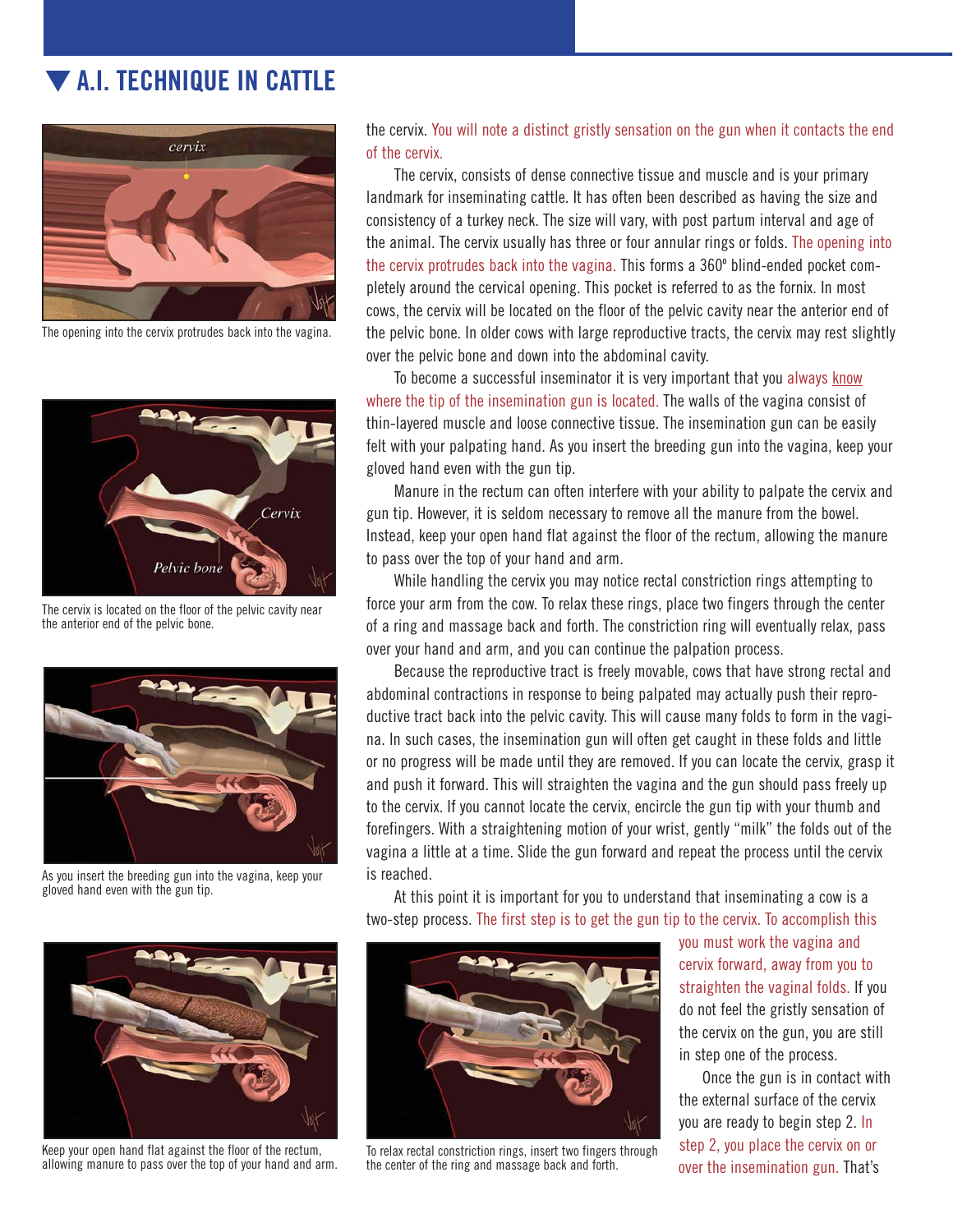right, the cervix is placed on the gun, the gun is not passed through the cervix. Excessive movement or probing with the insemination gun during the second step is seldom productive and in fact, is very often counterproductive. Ground gained is often lost and we find ourselves back in a vaginal fold. The key to mastering step 2 of the insemination process is to know how to hold and manipulate the cervix and concentrating on doing the work with the hand inside the cow, not the one holding the gun.

When the gun first contacts the cervix, you will usually find that the tip is in the fornix directly over top of the opening. Grasp the external opening to the cervix with the thumb on top and forefingers underneath. This closes the fornix at top and bottom. As in step 1 we must still know the location of the gun tip. This is accomplished with the palm and third and fourth fingers of your palpating hand. Use your palm and these two fingers to guide the gun tip to the cervical opening located between your thumb and forefingers.

With gentle probing the opening should be located. You will feel the gun slide forward until it contacts the second cervical ring. Maintain gentle but steady forward pressure on the gun and slide your thumb and forefingers just in front of the gun tip and re-grasp the cervix. Because the cervix is composed of dense connective tissue and muscle, it is difficult to clearly distinguish the gun tip when it is located within this structure. However, you can determine the approximate location by bending the cervix. Using the flexibility of your wrist, twist and bend the cervix until you feel the second ring slide over the gun tip. Repeat the process until all the rings have been passed over the gun tip. In some cases, it may be necessary to bend the cervix at a 90º angle to clear the cervical folds. Remember, you are placing the cervix over the gun, not the gun through the cervix.

A slight jiggle or "give-and-go" of the gun may sometimes be necessary to help pass by a fold, but for the most part gentle forward pressure is all that is necessary and gun movement should be minimal.

When all rings of the cervix have been cleared, the gun should slide forward freely with little resistance. Since the uterine wall is very thin, you will once again be able to clearly feel the insemination gun. You are now ready to check your placement and deposit the semen. Rotate your gloved hand until it lies on top of the cervix. With your index finger, locate the far end of the cervix. Pull back on the gun until you feel the tip directly underneath your finger near the internal opening of the cervix. Raise your finger and slowly deposit the semen.

Push the plunger slowly so that drops of semen fall directly into the uterine body.

With proper A.I. technique and gun placement, semen will be deposited in the uterine body. Uterine contractions will then transport spermatozoa forward to the horns and oviducts with a good distribution of both



Use your index finger to check gun placement (1/4 inch past the end of the cervix) before depositing semen.



Grasp the cervix and push it forward to straighten vaginal folds.



Grasp the external opening to the cervix with the thumb on top and the forefingers underneath to close the fornix and guide the gun tip into the cervix.



Using the flexibility of your wrist, twist and bend the cervix until you feel the second ring slide over the gun tip.



Push the plunger slowly so that drops of semen fall directly into the uterine body.